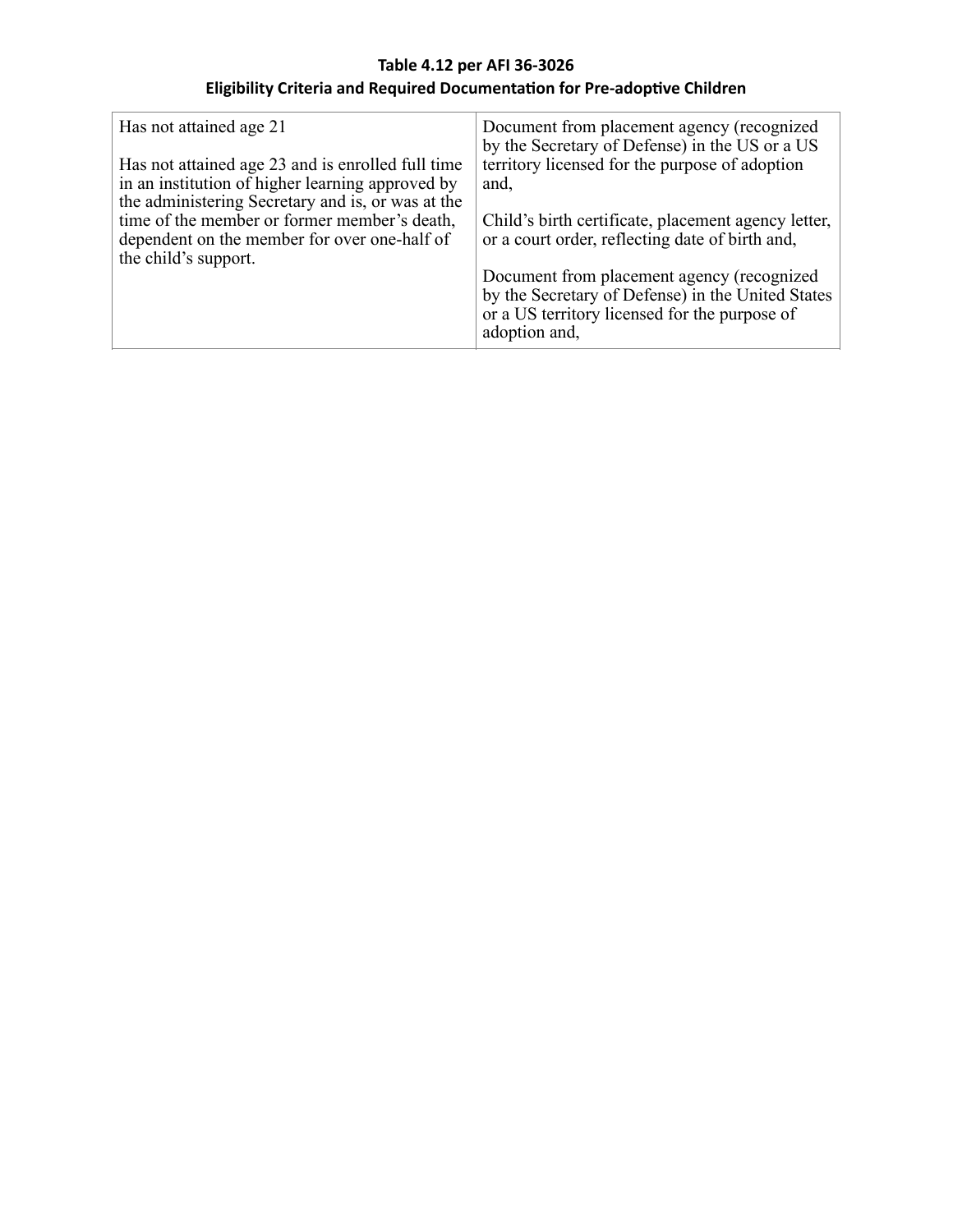## **Table 4.12 per AFI 36-3026 Eligibility Criteria and Required Documentation for Pre-adoptive Children**

| Is incapable of self-support because of a mental<br>or physical incapacity that existed while a<br>dependent of a member or former member or;<br>occured before attaining age 21 or 23, if enrolled<br>full time in an institution of higher learning<br>approved by the administering Secretary and,<br>Is dependent on the sponsor for over one-half of<br>his or her support, or have been at the time of<br>the sponsor's death. | Child's birth certificate or placement letter,<br>reflecting, or court order, reflecting date of birth<br>and,<br>The school letter reflecting registered-scheduled<br>for an upcoming class, or enrolled-actual<br>participation in class, both are acceptable<br>documents, see Notes below.<br>Letter from school registrar certifying full time                                                                                                                                                                                                                                                                                                                                                                                                                                                                                                      |
|--------------------------------------------------------------------------------------------------------------------------------------------------------------------------------------------------------------------------------------------------------------------------------------------------------------------------------------------------------------------------------------------------------------------------------------|----------------------------------------------------------------------------------------------------------------------------------------------------------------------------------------------------------------------------------------------------------------------------------------------------------------------------------------------------------------------------------------------------------------------------------------------------------------------------------------------------------------------------------------------------------------------------------------------------------------------------------------------------------------------------------------------------------------------------------------------------------------------------------------------------------------------------------------------------------|
|                                                                                                                                                                                                                                                                                                                                                                                                                                      | enrollment in a course of study leading to an<br>associate degree or higher and anticipated<br>graduation date. If not enrolled in DEERS,<br>initial application - acceptance of enrollment,<br>i.e., Winter, Spring, Summer, Fall, or Mid-term<br>entrance from the school. Note: Most colleges<br>and universities contract with third parties,<br>National Student Clearinghouse, to verify<br>student enrollment. These third parties must<br>comply with Family Educational Rights and<br>Privacy Act (FERPA) regulations and are<br>considered official agents of the institution for<br>that purpose. $(T-0)$ . Such documentation<br>(including web application enrollment forms)<br>from the National Student Clearinghouse or a<br>college or university) is accepted in lieu of a<br>letter from the registrar's office. See Attachment<br>8. |
|                                                                                                                                                                                                                                                                                                                                                                                                                                      | Document from placement agency (recognized<br>by the Secretary of Defense) in the US or a US<br>territory licensed for the purpose of adoption<br>and,                                                                                                                                                                                                                                                                                                                                                                                                                                                                                                                                                                                                                                                                                                   |
|                                                                                                                                                                                                                                                                                                                                                                                                                                      | Child's birth certificate, placement letter, or<br>court order, reflecting date of birth.                                                                                                                                                                                                                                                                                                                                                                                                                                                                                                                                                                                                                                                                                                                                                                |
|                                                                                                                                                                                                                                                                                                                                                                                                                                      | Document from placement agency (recognized<br>by the Secretary of Defense) in the United States<br>or a US territory licensed for the purpose of<br>adoption and, Child's birth certificate or<br>placement letter, reflecting date of birth and,<br>Document from placement agency (recognized<br>by the Secretary of Defense) in the United States<br>or a US territory licensed for the purpose of<br>adoption and,                                                                                                                                                                                                                                                                                                                                                                                                                                   |
|                                                                                                                                                                                                                                                                                                                                                                                                                                      | <b>Note:</b> Questions concerning validity of<br>placement agency should be addressed to the<br>installation legal office.                                                                                                                                                                                                                                                                                                                                                                                                                                                                                                                                                                                                                                                                                                                               |
|                                                                                                                                                                                                                                                                                                                                                                                                                                      | Child's birth certificate and,                                                                                                                                                                                                                                                                                                                                                                                                                                                                                                                                                                                                                                                                                                                                                                                                                           |
|                                                                                                                                                                                                                                                                                                                                                                                                                                      | Additional Documentation Requirements for                                                                                                                                                                                                                                                                                                                                                                                                                                                                                                                                                                                                                                                                                                                                                                                                                |